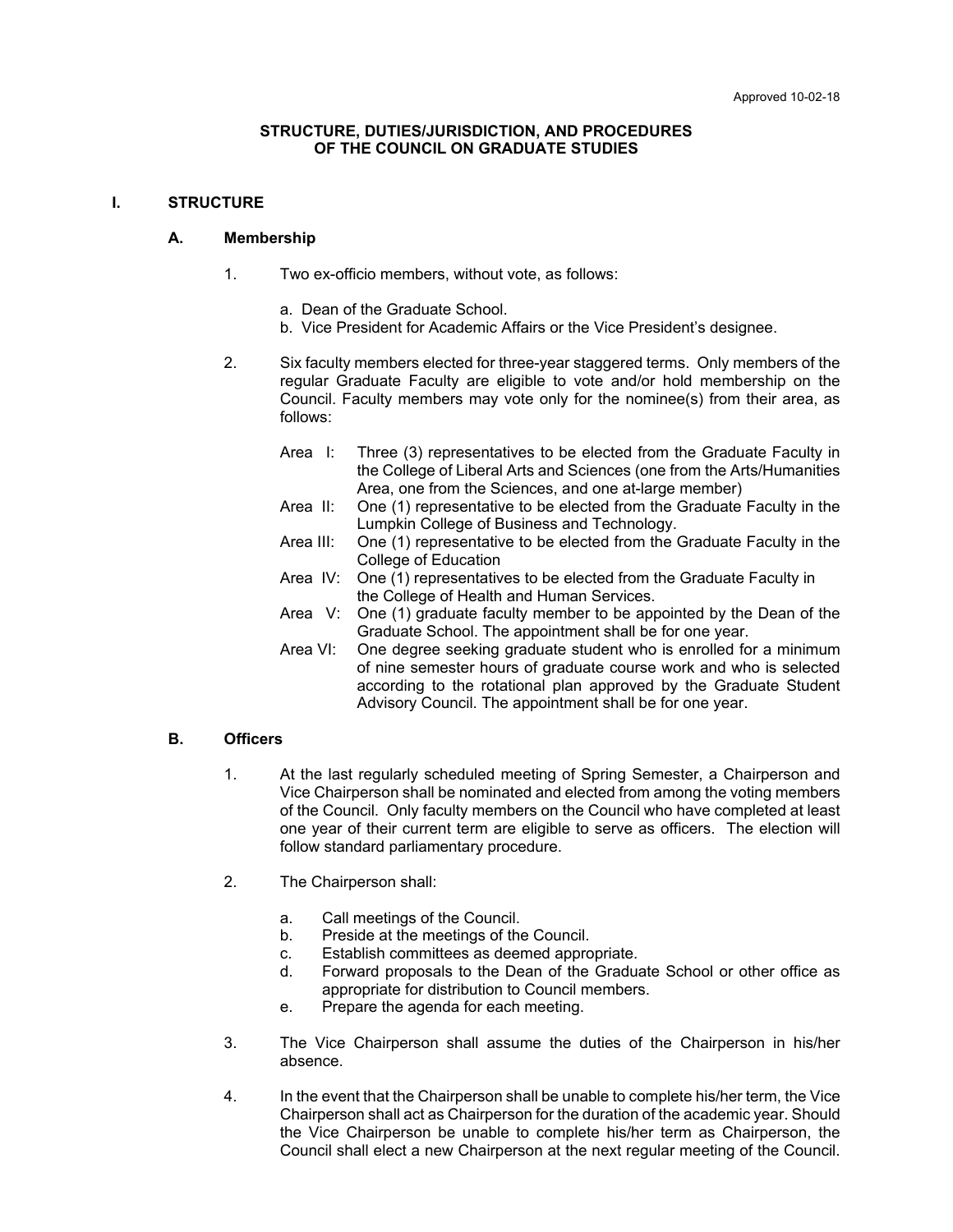Should the Vice Chairperson be unable to complete his/her term as Vice Chairperson, the Council shall elect a new Vice Chairperson at the next regularly scheduled meeting of the Council. The same qualifications shall apply in this election as specified in section I.B.1.

#### **C**. **Election Procedures for Council Membership**

Elections will be held during the Spring Semester at a time to be determined by the Faculty Senate. Elected members will serve a three-year term beginning the Fall Semester after election. Elections will be conducted according to the following three-year cycle.

First year: Area II Second year: Areas I (At-Large Rep AND Sciences Rep) and III Third year: Areas II (Arts/Humanities Rep) and IV

Only regular members of the Graduate Faculty in the respective areas may vote for nominees from that area.

### **D. Appointed Members**

Appointed members will serve a one-year term beginning the Fall Semester of each academic year. Appointed members may be re-appointed but may not serve more than three consecutive years.

#### **E. Alternates**

In the event that an elected member is unable to complete his/her term, the member's alternate will serve the duration of the term. The alternate is that person receiving the next highest number of votes in the most recent election in the member's area. However, at no time may two elected members of the Council represent the same graduate program. In the event that an appropriate alternate is not available, the vacancy may be filled by appointment by the Faculty Senate. Such an appointment shall be effective only until the next regular election at which time a replacement shall be elected to complete the unfilled term of the member. The newly elected member shall assume membership on the Council immediately after the election.

In the event that an appointed member is unable to complete his/her term, a replacement may be appointed for the remainder of the unfilled term subject to the conditions outlined in section I.A.2.

### **II. DUTIES/JURISDICTION**

The Council on Graduate Studies is the principal university council which recommends, through the Dean of the Graduate School and the Vice President for Academic Affairs, to the President policy which pertains to graduate programs and graduate students. Policies which are adopted by the President are monitored and enforced by the Dean of the Graduate School and/or other appropriate administrators and faculty members. Institutional policies pertaining to graduate education are recorded in the Graduate Catalog and the Graduate Assistantship Handbook.

### **A. Course Offerings**

The Council on Graduate Studies is responsible for:

- 1. Establishing procedures for the approval of course proposals for courses which carry graduate credit, including setting minimum standards for such courses.
- 2. Acting on proposals to add, change, or delete courses numbered 5000 and higher. It has exclusive council-level, final-approving authority for such courses.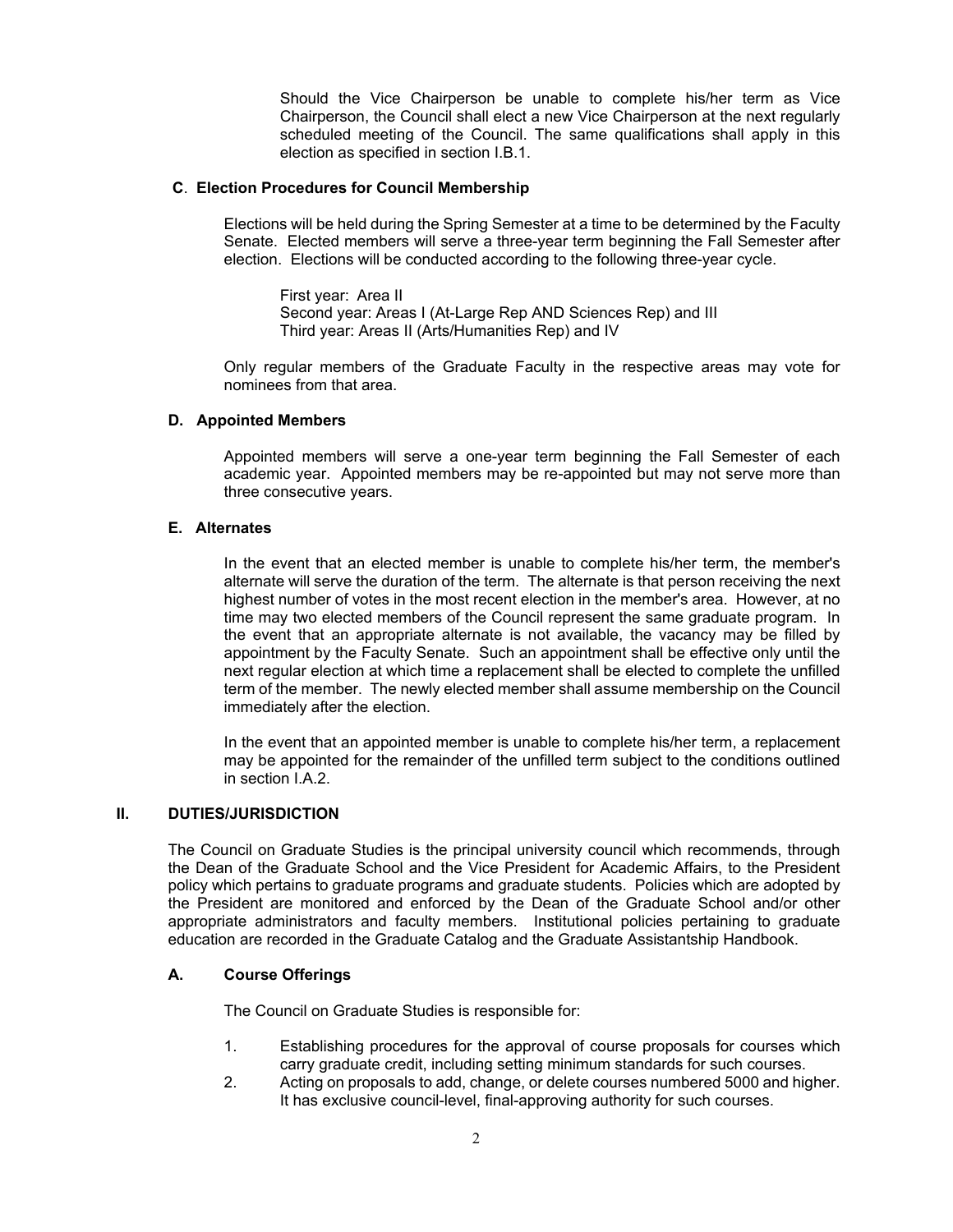3. Acting on proposals to add, change, or delete courses numbered 4750-4999 following action by the Council on Academic Affairs. The Council on Academic Affairs and the Council on Graduate Studies have joint council-level, finalapproving authority for such courses.

## **B. Graduate Programs**

The Council on Graduate Studies has exclusive council-level responsibility for:

- 1. Academic regulations and requirements that apply to graduate programs in general, which shall include but not be limited to admission requirements, graduation requirements, thesis regulations, academic standards for graduate study, comprehensive examinations and general rules applying to individual programs of study.
- 2. The approval of graduate degree programs (except that the Council on Teacher Education may establish additional requirements for programs leading to the M.S. in Education, Specialist in Education, or other programs subject to state teacher's certification standards.)
- 3. Making recommendations concerning the status of graduate programs.

## **C. Graduate Students**

The Council on Graduate Studies shall have exclusive council-level responsibility for:

- 1. Academic regulations and requirements that apply to any graduate student, including but not limited to admission standards, academic load limits, standards for retention and/or dismissal, and admission to degree programs.
- 2. Academic regulations which pertain to seniors enrolling in courses numbered 4750-5499 for reserve graduate credit or in courses numbered 5000-5499 for undergraduate credit.
- 3. Serving as an appeal body for waivers denied by the Dean of the Graduate School (or for any regulations for which the Dean does not have the authority to grant waivers).
- 4. Establishing regulations which pertain to graduate assistants.

## **D. Graduate Faculty**

The Council on Graduate Studies has the responsibility to adopt standards and procedures for the appointment of members of the Graduate Faculty.

# **E. The Role of the Executive Officer**

The Dean of the Graduate School may approve minor changes in courses, programs, catalog descriptions, etc. which normally fall under the jurisdiction of this Council. Procedurally, such changes are reported to the Council as approved by executive action. However, upon the approval of a motion by the Council, any item approved by executive action may be set aside and assigned an agenda item for further consideration.

### **III. PROCEDURES**

## **A. Meetings of the Council on Graduate Studies**

- 1. The agenda of each meeting should be available to all members of the Graduate Council before the meeting.
	- a. Written proposals may be submitted to the Council by any graduate student, faculty member, administrator, department, school, college, or university